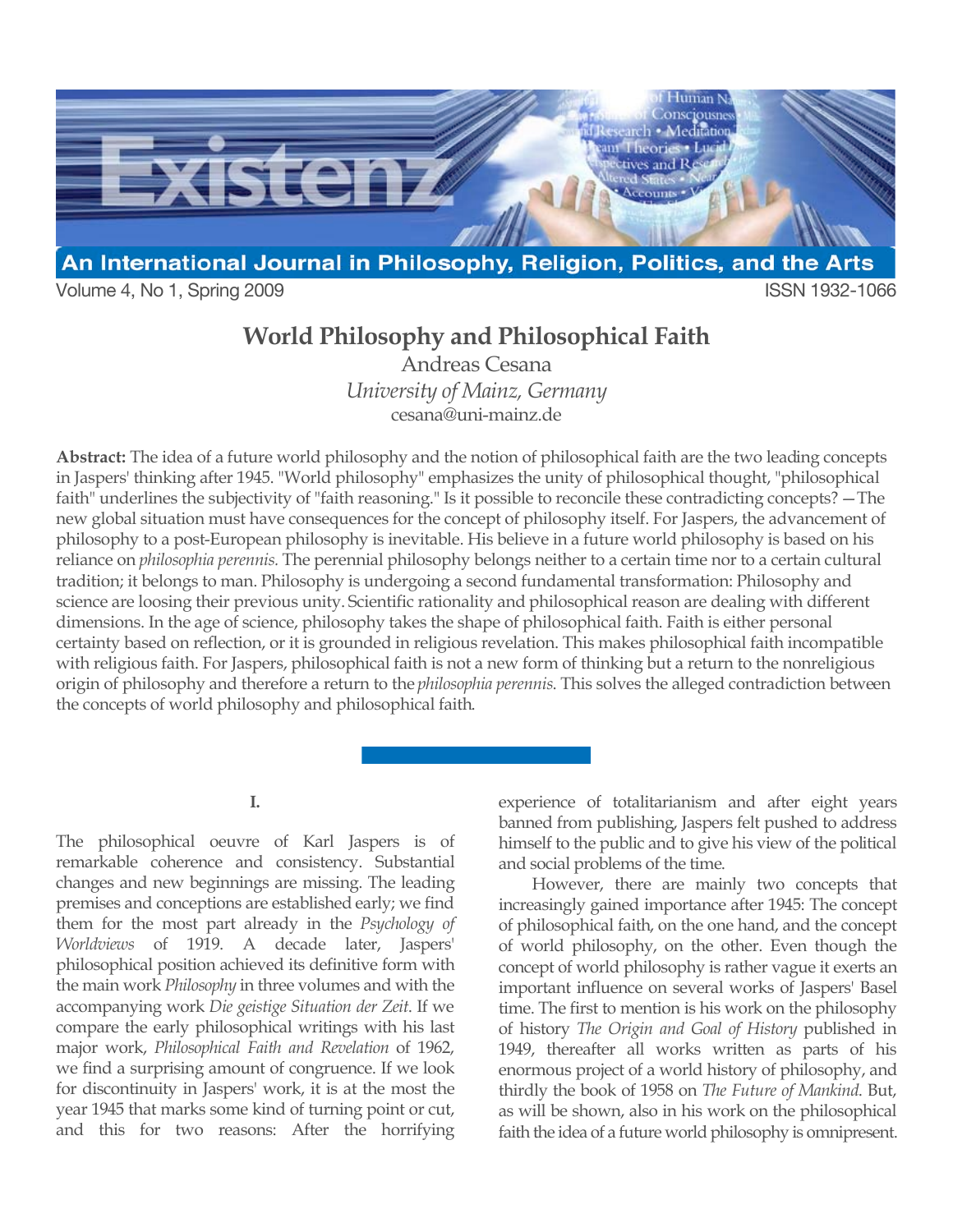The origins of Jaspers' concept of philosophical faith can be traced back to the *Psychology of Worldviews*. Philosophical faith is an integrated part of existential thinking. The new concept stresses the subjectivity of philosophical "faith reasoning": philosophical faith is existential faith. The concept expresses the personal side or the *Jemeinigkeit* of existential faith, which is individually my own. There is no unity of philosophical faith.

In contrast to this, the idea of a future world philosophy emphasizes the integrating whole of philosophy, its relation to the *philosophia perennis* and to a philosophical thinking that is common to all humans. This concept underlines the unity of philosophical thought.

This raises the question of how to reconcile the two concepts. World philosophy tends to unity; philosophical faith puts emphasis on the inevitable subjectivity and the existential character of its position. The contradiction is evident. The idea of a future world philosophy doesn't fit with existential philosophy. But, as we would like to demonstrate, Jaspers himself considers the two concepts as consistent with each other.

## **II.**

To envision Jaspers' oeuvre shows not only its consistency but permits to identify the main premises of his philosophy. Two of them are of particular importance in the present case. The first premise consists in the anthropological thesis, that man wants authoritative guidelines because he needs them: There is "an urge in us for the definite and the quietness". "There is a drive in us, that something or other should be irrevocable and finished."1 This quest for orientation isn't specific for the human self-concept in occidental modernity but an essential criterion of the *conditio humana*. Jaspers describes it in his *Psychology of Worldviews* as follows: "Man refuses to live out of challenges and questionabilities. He demands recipes for his doing, definitive institutions. Someday, the process should achieve completion: The being, the unity, the closeness, and the tranquility are beloved."2

Using language that was Nietzschean but no less biblical, Heidegger affirmed that "[a]nyone with ears to hear heard in these lectures a confrontation with National Socialism" (*OGS* 33). Later in the interview, Heidegger repeats the claim, declaring his Nietzsche lectures to have been, again, nothing less than a "confrontation with National Socialism" (*OGS* 35).

Is this quest for orientation really common to all human beings as Jaspers argues? Wasn't Nietzsche's analysis of human needs more accurate when he wrote in his reflections about "European Nihilism," that we notice in ourselves needs implanted by Christianity. According to Nietzsche, these needs "appear to us as needs to untruth: conversely it is on them that the value for which we bear to live seems to depend."3 Nietzsche deals with the European nihilism and therefore with a historically and culturally specific situation of being human. Doesn't this bring us to the conclusion that the way of being human and the manner of our needs are determined by changing factors?

Jaspers as a psychiatrist and a philosopher never doubted the fundamental thesis of his philosophy, however: Man seeks for the authority that guides him through life and grants existential orientation. He finds answers to the questions of existential relevance either in concrete forms of particular views and opinions, labeled by Jaspers as cages (*Gehäuse*), or he finds them in the open, vivid, interminable process of philosophical thinking.

The second main premise of Jaspers' philosophy is his firm conviction that in the philosophical situation of the time only philosophy in the shape of Existenzphilosophy has the capability to provide the soughtafter insight and orientation. Jaspers justifies this selfconfident assertion as follows: Philosophy and science have lost their previous unity. Philosophy has ceased to

Handeln, endgültige Institutionen. Der Prozeß soll irgendeinmal zur Vollendung kommen: das Sein, die Einheit, die Geschlossenheit und die Ruhe werden geliebt."

 $\overline{a}$ 

<sup>1</sup> "Den Prozessen, die alles in Frage stellen, [...] widerstrebt ein Drang in uns zum Festen und zur Ruhe.... Es ist ein Trieb in uns, daß irgend etwas endgültig und fertig sein soll." Karl Jaspers, *Psychologie der Weltanschauungen* (Berlin: Springer, 1919), p. 304 [henceforth cited as *PW*].

<sup>2</sup> *PW* 304: "Der Mensch lehnt es ab, immer nur von Aufgaben und Fraglichkeiten zu leben. Er verlangt Rezepte für sein

<sup>3</sup> Friedrich Nietzsche, "Der europäische Nihilismus," in *Sämtliche Werke. Kritische Studienausgabe in 15 Bänden,* hrsg. Giorgio Colli u. Mazzino Montinari, Bd. 12 (= KSA 12) München; Berlin; New York 1980, p. 211–217; 211f.: "Wir constatiren jetzt Bedürfnisse an uns, gepflanzt durch die lange Moral-Interpretation, welche uns jetzt als Bedürfnisse zum Unwahren erscheinen: andererseits sind es die, an denen der Werth zu hängen scheint, derentwegen wir zu leben aushalten." English translation: *The Nietzsche Reader,* ed. Keith Ansell-Pearson and Duncan Large, revised ed. (Malden, MA: Blackwell Pub., 2006), 385–389; 386 [henceforth cited as *KSA12*].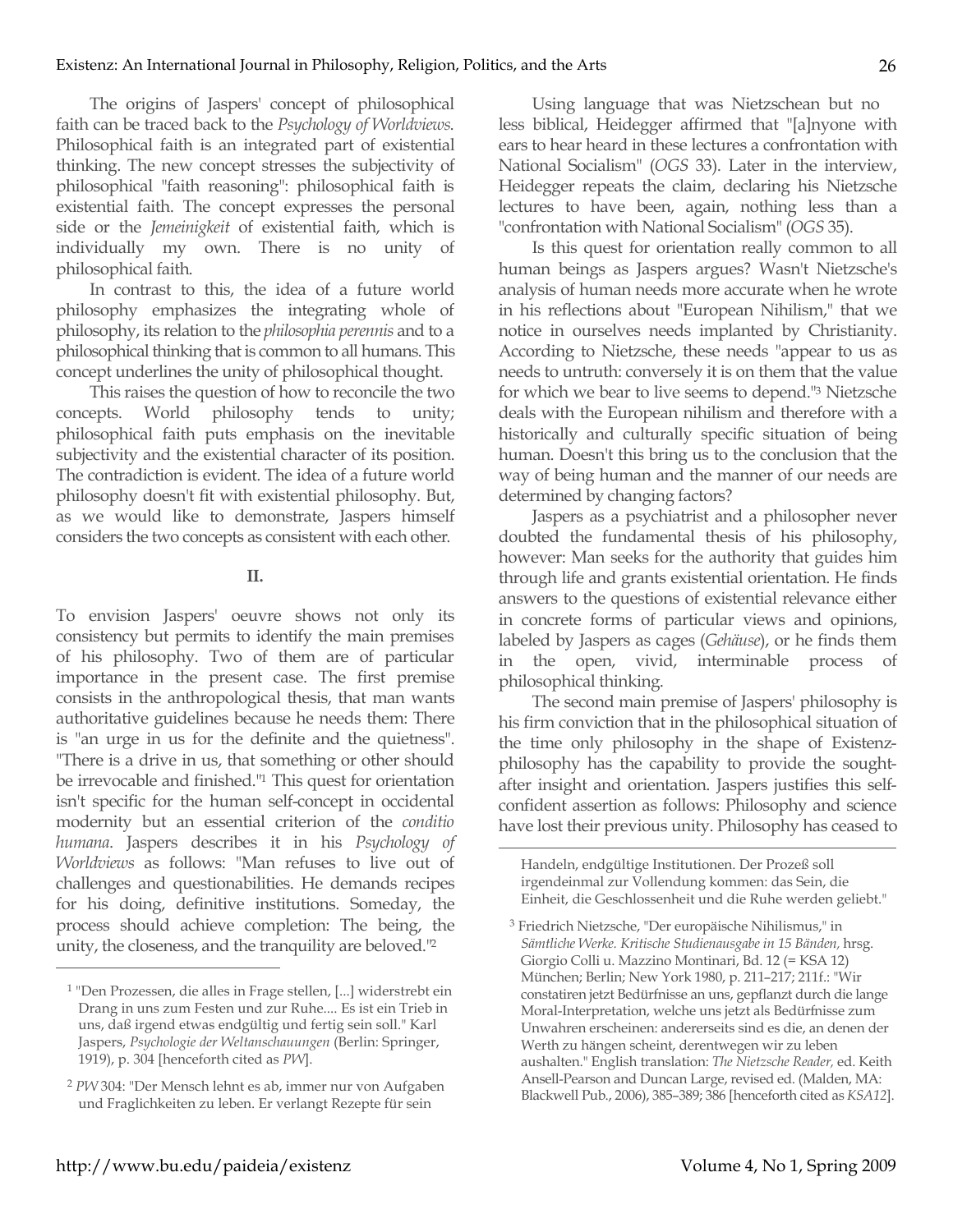be a science. It is a resource of its own. Both philosophy and science have their own and specific forms and competencies of knowledge. The modern scientific approach has transformed the traditional ways of thinking. But as a result of its separation from science philosophy gained new relevance. Philosophy is "the carrier of our humanity", and without it "we would lose ourselves".4 Due to its autonomy philosophy differs not only from the sciences but also from the faith in revelation. The traditional distinction between rational cognition and cognition by faith is no longer appropriate: "We can become more aware than ever of the independent source of philosophy." (*PFR* 11, cf. *PGO* 38, 95f.). On account of this, the traditional separation between reason and faith is replaced by the modern tripartition of science, philosophy, and theology. More precisely, the new situation of thinking is to be described as follows: Today philosophy–similar to theology, but different from it–takes up the position of insight by faith. There is no other position to take up since philosophy broke with her self-image as science. Philosophical faith is based on reflection, is existential faith, and gains certainty only for the individual person.

#### **III.**

As one of the first of his generation, Karl Jaspers recognized that the global process of modernization implies the opening of a new era: World history as the single history of the whole has begun. "The world is closed" (*Die Welt schließt sich*) and the "unity of the earth has arrived" (*Die Erdeinheit ist da*), states Jaspers in the year 1949.5 And in 1962 he points out again: "Today the feeling spreads that we have reached the turningpoint—not of a historic period like many past ones, but of history as a whole" (*PFR* 313, *PGO* 466).

The new global situation must have consequences for our understanding and concept of philosophy itself. For Jaspers, the turn from the philosophy of his time to a post-European philosophy of the future is inevitable. His late project of a future world philosophy is intercultural Philosophy *avant la lettre* and represents an important chapter of its early history.

An in-depth analysis of Jaspers' idea of a future world philosophy is not realizable: His remarks on the topic are rare and short, but programmatic.<sup>6</sup> They leave no doubt that Jaspers recognized the main objective of his later thinking in the project of a future world philosophy.7

Jaspers knows about the dimension of cultural differences between the traditions of thinking and the ways of imagination, and he is aware of their different impact on people's mind. How could he believe in the idea of a world-philosophical unity of thought? – There are mainly three constitutive premises: First, his reliance on *philosophia perennis;* second, his credo that there is a philosophy belonging to man as man; and third, his theory of axial age.

*Philosophia perennis,* the everlasting philosophy, contains the timeless substance and therefore the historical and cultural invariants of philosophy. *Philosophia perennis* is always (*immer schon*) world philosophy. It is the one philosophy which belongs neither to a certain time nor to a certain cultural

 $\overline{a}$ 

"Alle Kraft dieser Jahre gab er auf die Fortsetzung seiner an sich unabschließbaren philosophischen Arbeit, mit der er mehr ahnend als schon wissend, versuchend, nicht besitzend, teilnehmen wollte an der Aufgabe des Zeitalters, den Weg zu finden aus dem Ende der europäischen Philosophie in eine kommende Weltphilosophie" (Karl Jaspers, "Nekrolog," in Gedenkfeier für Karl Jaspers am 4. März 1969 in der Martinskirche, (Basel: Helbing & Lichtenhahn, 1969) 4.

<sup>4</sup> Karl Jaspers, *Der philosophische Glaube angesichts der Offenbarung* (München: Piper, 1962) 96 [henceforth cited as *PGO*]. Karl Jaspers, *Philosophical Faith and Revelation*, transl. E. B. Ashton (New York: Harper & Row, 1967; London: Collins, 1967) 51 [henceforth cited as *PFR*].

<sup>5</sup> Karl Jaspers, *The Origin and Goal of History*, transl. Michael Bullock (New Haven, CT: Yale University Press, 1953; London: Routledge and Kegan Paul, 1953), 127. Cf. Karl Jaspers, *Vom Ursprung und Ziel der Geschichte* (Zürich: Artemis 1949; München: Piper, 1949) 163 [henceforth cited as *UZG*].

<sup>6</sup> Karl Jaspers himself had written the necrology that was read on the occasion of his own funeral, as was a common practice in Basel. The necrology ends— and these are literally Jaspers' last words—with the recollection of the years he spent in Basel and his participation in the tasks of the times: "He devoted all the powers of these years to the continuation of his philosophical work, which by its nature cannot be brought to a conclusion, a labor through which—anticipating rather than knowing, attempting rather than attaining—he wished to participate in the task of the times, i.e., to find the way from the end of European philosophy to a world-philosophy to come" ("Obituary by Karl Jaspers himself," in *Karl Jaspers. Philosophy on the Way to "World Philosophy,"* ed. Leonard H. Ehrlich and Richard Wisser, (Würzburg: Köngishausen & Neumann; Amsterdam: Rodopi, 1998) 5f.

<sup>7</sup> Cf. Hans Saner, "Jaspers's Idee einer kommenden Weltphilosophie," in *Karl Jaspers Today. Philosophy at the Threshold of the Future*, ed. Leonard H. Ehrlich and Richard Wisser (Washington, D.C.: Univ. Press of America, 1988) 75–92, 84.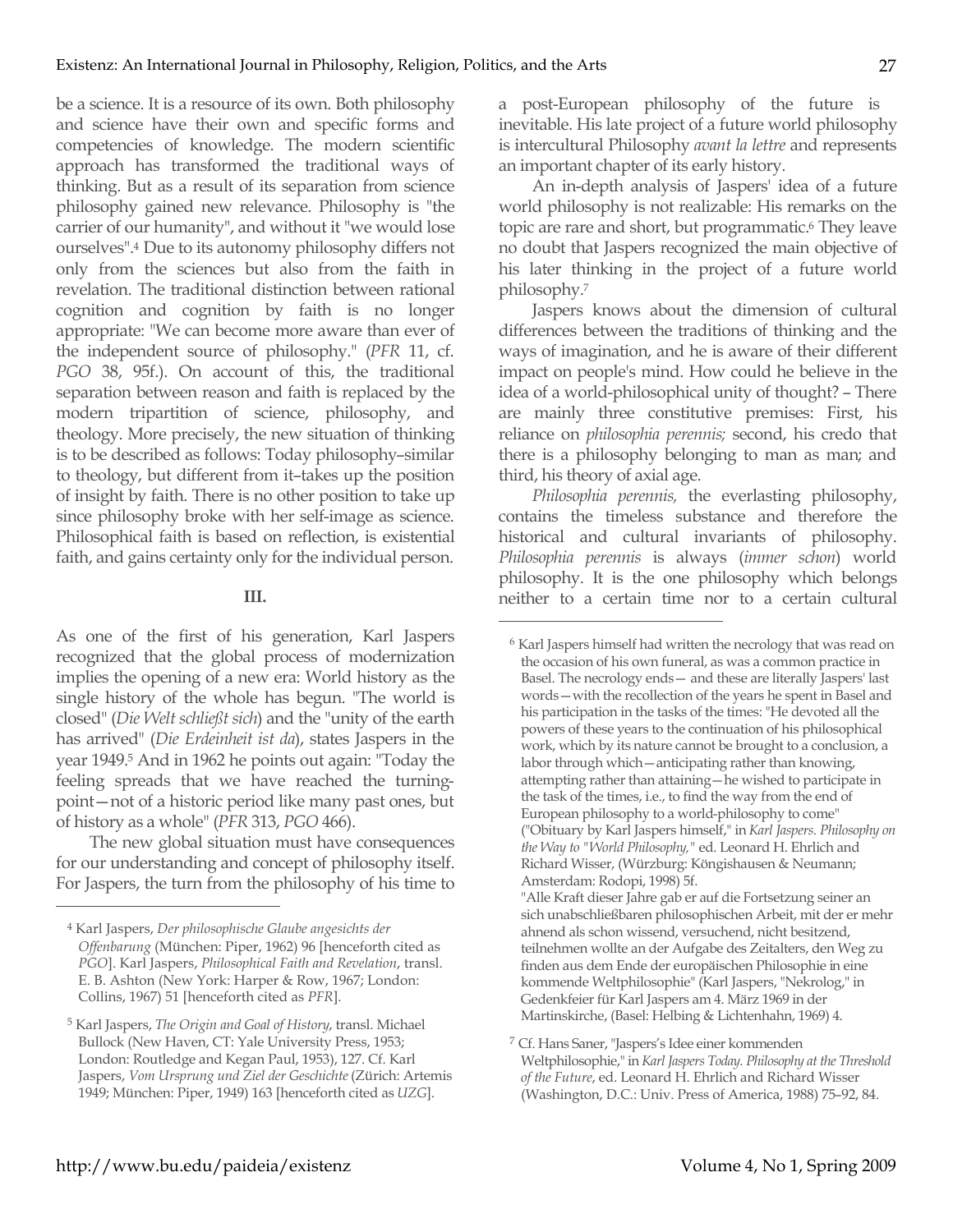tradition; it belongs to man. In Jaspers' own words: "Every human being owns philosophy in its historical form, but inasmuch as philosophy is true, it is a result of the *philosophia perennis* which nobody owns."8 Here, *philosophia perennis* is no longer definable with regard to possible contents. It is just the everlasting endeavor for the one truth which no philosophy can ever recognize but which may be present in our philosophical thinking.

A concept of *philosophia perennis,* which is to such an extent wide and open, doesn't provide any comprehensible contents. But Jaspers never abandons this construct of philosophical unity. In his inaugural lecture about "Philosophy and Science", which he gave at the university of Basle in the year 1948, he explains: "The one philosophy is the *philosophia perennis* around which all philosophies revolve, which no one possesses, in which every genuine philosopher shares, and which nevertheless can never achieve the form of an intellectual edifice valid for all and exclusively true."9 — There is no denying that even Karl Jaspers, the philosopher of Existenz, has often argued for the fundamental ideas of the one philosophy and of the one truth in which we participate without hope to comprehend and possess them ever.

It is this "background notion" of a *philosophia perennis* which enables Jaspers to be convinced that a conversation between the great philosophers throughout the millennia is possible. In the introduction to his "World History of Philosophy" he explains: The *philosophia perennis* establishes an intercommunity, "in which the farthest thinkers are interconnected, the Chinese with the Westerners, the thinkers 2500 years ago with the present" (*WGP* 56). This means: There is a philosophy which is innate to the *conditio humana* and which is not bound to a particular time or place. This is a surprising thesis. Jaspers has expressed it repeatedly. He means, "that kind of philosophy we may expect of everyone. It may be dormant, but in the true human being it can be raised to bright consciousness and critical assurance."10 Philosophy belongs to man as man. Philosophizing is part of being human: "Actual philosophizing happens at all times. For man as man, if he knows it or not, has thoughts with philosophical meaning.... Therefore, philosophy is as old as man" (*WGP* 20).

If the concept of a future world philosophy should be more than an illusionary imagination of our time, Jaspers has to prove that humanity has a common origin. It would be the same origin philosophy comes from. It would be the world historical point "where there came into being what man can be from that time on", it would be an axis of world history, a turning point from which results a "framework of historic selfunderstanding common to all peoples".11 This turning point is the "Axial Period". Jaspers characterizes the Axial Period as a conversion or even as a "revolution of the being-human" (*Revolution des Menschseins*, *UZG* 79): "Being-human as a whole took a forward leap."12 It is "the most deep-cut dividing line in history"; it is the age where "man, as we know him today, came into being".13 The Axial Period brings the birth of "the authentic human being" (*des eigentlichen Menschen*, *BPW* 384, *UZG* 22, 80) and the beginning of history in its essential meaning (*der Anfang der eigentlichen Geschichte*, *UZG* 80). In short, Jaspers interprets the Axial Period as the origin of being human in terms of being possible Existenz. Jaspers' philosophy of history gives an existential interpretation of history.

 $\overline{a}$ 

- <sup>11</sup> Karl Jaspers, *Basic Philosophical Writings. Selections*, ed. and transl. Edith Ehrlich, Leonard H. Ehrlich, and George Pepper (Athens, OH; London: Ohio University Press, 1986) 382 [henceforth cited as *BPW*]. Cf. (*UZG* 19): "Diese Achse wäre dort, wo geboren wurde, was seitdem der Mensch sein kann...." Aus ihr würde "für alle Völker ein gemeinsamer Rahmen geschichtlichen Selbstverständnisses erwachsen."
- <sup>12</sup> *BPW* 385. Cf. *UZG* 23: "Das Menschsein im Ganzen tut einen Sprung."
- <sup>13</sup> *BPW* 383. Cf. *UZG* 19: Es ist der "tiefste Einschnitt der Geschichte." Es entsteht "der Mensch, mit dem wir bis heute leben."

<sup>8</sup> Karl Jaspers, *Weltgeschichte der Philosophie. Einleitung*, ed. Hans Saner (München, Zürich: Piper, 1982). 20f. [henceforth cited as *WGP*].

<sup>&</sup>lt;sup>9</sup> Karl Jaspers, "Philosophy and Science," transl. Ralph Manheim, in *Partisan Review* 16/ 9, 1949, 871–884; here p. 881: "Die *eine* Philosophie ist die *philosophia perennis*, um die alle Philosophien kreisen, und die niemand besitzt, an der jeder eigentlich Philosophierende teilhat, und die doch nie die Gestalt eines für alle gültigen, allein wahren Denkgebäudes gewinnen kann." Cf. Karl Jaspers, *Rechenschaft und Ausblick. Reden und Aufsätze* (München: Piper, 1951) 255.

<sup>10</sup> Karl Jaspers, *The Future of Mankind*, transl. E. B. Ashton (Chicago, London: The University of Chicago Press, 1961), 9f. [henceforth cited as *FM*]. Cf. Karl Jaspers, *Die Atombombe und die Zukunft des Menschen. Politisches Bewußtsein in unserer Zeit* (München: Piper, 1958) 29: "jene Philosophie, die in jedem Menschen vorausgesetzt werden darf, wenn auch im Schlummer. Sie kann für den Menschen als Menschen zum hellsten Bewußtsein und zur kritischen Sicherung gebracht werden."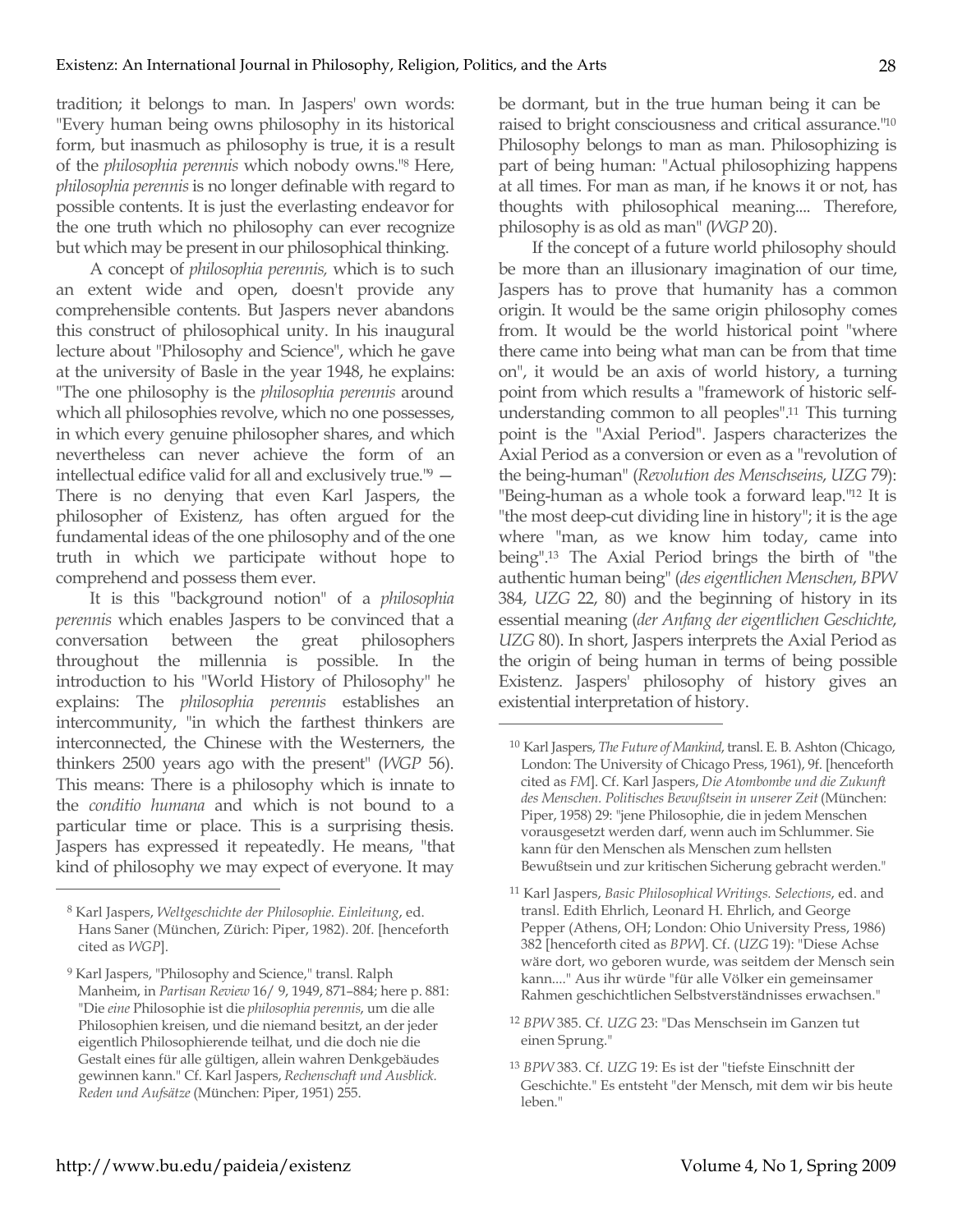World philosophy, world history of philosophy, *philosophia perennis*, Axial Period, philosophy belonging to man as man: such concepts of unity contradict the heterogeneous reality of cultural history. It is sometimes astonishing to what extent Jaspers defies the historical and cultural conditions not only of philosophy but also of the different ways of being human. His insensitivity to the irreducible difference and foreignness of other cultural traditions is as irritating as his lack of comprehension for the difficulty and heaviness of intercultural hermeneutics. Jaspers never considered the possibility that philosophy under other historical or cultural conditions could take an entirely unaccustomed shape.

# **IV.**

The concept of philosophical faith is Jaspers' answer to the new situation of philosophical thinking. Philosophy is undergoing a fundamental transformation. Philosophy has to abandon the realm of sciences. Scientific rationality and philosophical reason are dealing with different dimensions. Philosophy rests on ascertainment by thinking; it rests on things which reason, utilizing the intellect, enables us to see. It illuminates what we live by. Even more important is the insight that the traditional and well-known differentiation between rational cognition and cognition by faith has lost its rightness. In the age of science, philosophy takes the shape of philosophical faith.

Jaspers draws the necessary conclusion from this and defines the proper duty of philosophy as selfascertainment of one's own philosophic certainty of faith. If philosophy misses its task of rational selfassurance, if philosophizing "loses the vigour of subsequent inner action," and if its thinking "becomes noncommittal" and "existentially lax in spite of acute logic and literary brilliance," it ceases to be true and authentic philosophy.14

Due to generalizations of this kind, Jaspers' concept of philosophical faith loses its specific expressiveness, its concise meaning, and its peculiarity. The new concept becomes to a greater or lesser extent a synonym for Jaspersian existentialism. The concept of philosophical faith, once designed to characterize the new situation of philosophical thinking and to emphasize its autonomy and self-reliance, loses precision anew when Jaspers underlines increasingly that the independent origin of philosophy has existed since the first Greek philosophers. But the thinkers of the faith in revelation took it up and denied the possibility of philosophic faith (*PFR* 53, *PGO* 99). Jaspers claims to lead philosophy back to its own and nonreligious origin. The intent of his philosophizing, Jaspers states in his "Reply to my critics" of 1957, is "the affirmation of the independent origin of philosophical faith". He sees himself as standing in the tradition of Plato, Bruno, Spinoza, Kant, Lessing, and Goethe and in succession of the philosophy which has lasted for thousands of years.15 Philosophy as philosophical faith is neither confessional theology nor science, neither church-creed nor unbelief. This faith recognizes itself in the great ancestors, even in those of India and China (*AKJ* 775).

This is the point where we realize how the mentioned contradiction between the unity concept of world philosophy and the plurality concept of one's own existential faith can be resolved: For Jaspers, the philosophical faith is more than and something different from the mere response of philosophical thinking to the situation of our time, where philosophy differs from both science and religious faith.

When the six lectures, which Jaspers presented in 1947 at the University of Basle, were published under the title *Der philosophische Glaube* a new philosophical term was established. But the new term wasn't meant to designate something new. Philosophical faith is a way of philosophizing that, according to Jaspers' understanding, has always been present but had passed into oblivion in the process of modernity or was replaced by a scientific philosophy. Philosophical faith is not a new form of thinking but a return to the origin of philosophy. Philosophical faith goes along with philosophical tradition and consequently with the *philosophia perennis*. This explains why Jaspers did not hesitate to accept the title suggested by the publisher for the English translation: *The Perennial Scope of Philosophy*. 16

 $\overline{a}$ 

<sup>14</sup> *PFR* 54f. Cf. *PGO* 102: "Sie erhellt nicht mehr das, woraus der Mensch lebt, versäumt das Denken, das vermöge dieser Erhellung das Leben trägt."

<sup>15</sup> "Reply to my Critics," in *The Philosophy of Karl Jaspers,* ed. Paul Arthur Schilpp (New York: Tudor Publ. Co., 1957) 748-869, p. 777. Cf. Karl Jaspers, "Antwort," in *Karl Jaspers*, ed. Paul Arthur Schilpp, (Stuttgart, 1957) 750-852, p. 775 [henceforth cited as *AKJ*]: "Der Sinn meines Philosophierens, in Nachfolge der Jahrtausende alten Philosophie, ist die Behauptung des eigenen Ursprungs philosophischen Glaubens."

<sup>16</sup> Cf. Jaspers' letter to Hannah Arendt, 23.11.1948, in: Hannah Arendt, Karl Jaspers, *Briefwechsel 1926–1969*, ed. Lotte Köhler and Hans Saner (München; Zürich: Piper, 1985) 159.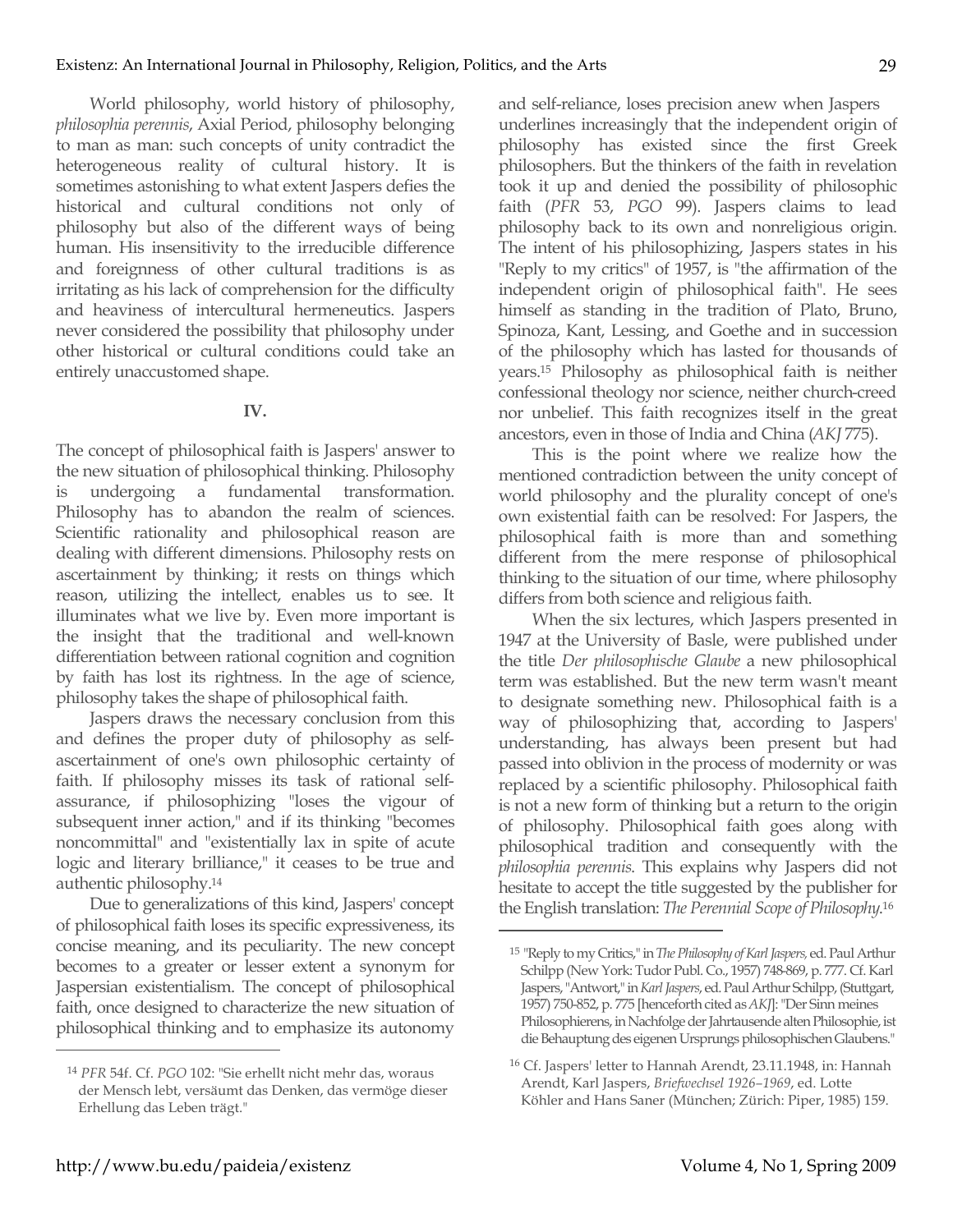The "supreme knowledge" of philosophy, says Jaspers, is nescience: *Das höchste Wissen der Philosophie spricht sich als Nichtwissen aus.*<sup>17</sup> Nescience is not ignorance, but it is nescience on the basis of all we can know. Here philosophy begins: "Philosophy is every individual's way to live up to his responsibility to truth, and not to dodge it by confessing a creed" (*PFR* 319, *PGR* 475). Philosophy faces religion and revelation, "but on its own ground." Philosophy is by no means secularized religion. It is its own origin, along with the origin of human being itself.18

"The philosophical faith is the substance of personal life," Jaspers declared as early as 193719 and emphasized that whereas faith belongs to our being human religion does not necessarily do so. Faith is the main phenomenon, not religion. Man is therefore not *naturaliter religiosus*, as the traditional formula indicates, but man is, so to speak, *naturaliter credens*. Faith belongs to being human—inescapably and beyond religion, cultural background or worldview. This is Jaspers' main point.

## **V.**

To believe is easy. But to understand the phenomenon is hard. The concept of faith is complex and difficult. To give an exact definition is not possible. The term has a broad spectrum of meanings. But we can identify its core meaning quite clearly: Faith signifies an inner certainty and confidence which is not validly deducible and which is incapable of proof. In this respect faith and knowledge are in opposition to each other. What grants us orientation is not part of our knowledge; it has to be accepted as a matter of faith. Faith is either religious or philosophical. In both cases faith is a personal act of *Fürwahrhalten*, of considering something as true. Faith is a main phenomenon of being human. It consists in the simple fact that persons have ultimate convictions.

 $\overline{a}$ 

Philosophy and religion share the consciousness of having to believe but do not share the contents of faith. Faith belongs to being human. "Every human being needs a grounding in faith for everything that he is serious about."20 Faith is either personal certainty based on reflection, or it is grounded in religious custom and in revelation. This makes philosophical faith incompatible with religious faith. Within this polarity, Jaspers emphasizes, every person stands on one side, and speaks about the other without personal experience.<sup>21</sup> Whereas philosophical faith provides no knowledge and no content that I can possess or pass on, religious faith offers doctrines and dogmata. The experience of philosophizing makes it henceforth impossible to live in the authority without question (*E* 46). But faith in revelation is faith in authority.

In a situation where religious faith has lost its authority for many, philosophical faith brings to mind dimensions of philosophical orientation. But philosophical faith refers to the individual person. Only the individual has the authority to answer existential questions with certainty. The process of thinking that leads to certainty is called philosophical self-assurance or self-ascertainment. In dealing with arguments, insights and positions, with images and symbols, the process leads to personal certainty. The procedural method of self-assurance implies the readiness to keep an infinitely open mind.22 Such thinking does not result in a certainty of the kind produced by the reliability of the certainty of revelation but it can achieve more than all certainty of revelation because it guarantees a personal certainty whose value consists in its existential commitment and meaningfulness.

Faith in revelation demands obedience and requests to accept the mysterious and the incomprehensible as objective actualities. It confuses what is merely imagery and parable with reality. Faith in revelation endangers precisely that which is important to philosophical reflection: self-determination on the basis of the procedural method of self-assurance. Philosophical faith

<sup>17</sup> *PGO* 475. Ashton translates: "Philosophy's supreme knowledge is that it does not know" (*PFR* 319).

<sup>18</sup> *PGO* 476: "... sie ist durchaus nicht Säkularisierung der Religion, sondern eigener Ursprung mit dem Ursprung des Menschseins selber."

<sup>19</sup> Karl Jaspers, Existenzphilosophie. Drei Vorlesungen, gehalten am Freien Deutschen Hochstift in Frankfurt a. Main, September 1937 (Berlin, Leipzig: de Gruyter, 1938) 79 [henceforth cited as E]: "Der philosophische Glaube ist die Substanz eines persönlichen Lebens...."

<sup>20</sup> Karl Jaspers, *Provokationen. Gespräche und Interviews*, ed. Hans Saner (München: Piper, 1969) 72: "Jeder Mensch braucht für alles, was ihm ernst ist, eine Glaubensgrundlage."

<sup>21</sup> PSP 76. Karl Jaspers, Der philosophische Glaube (Zürich: Artemis, 1948; München: Piper, 1948) 60: "Es gibt keinen Standpunkt außerhalb des Gegensatzes von Philosophie und Religion."

<sup>22</sup> *PFR* 82, *PGO* 140: "Bereitschaft zu unbegrenzter Offenheit".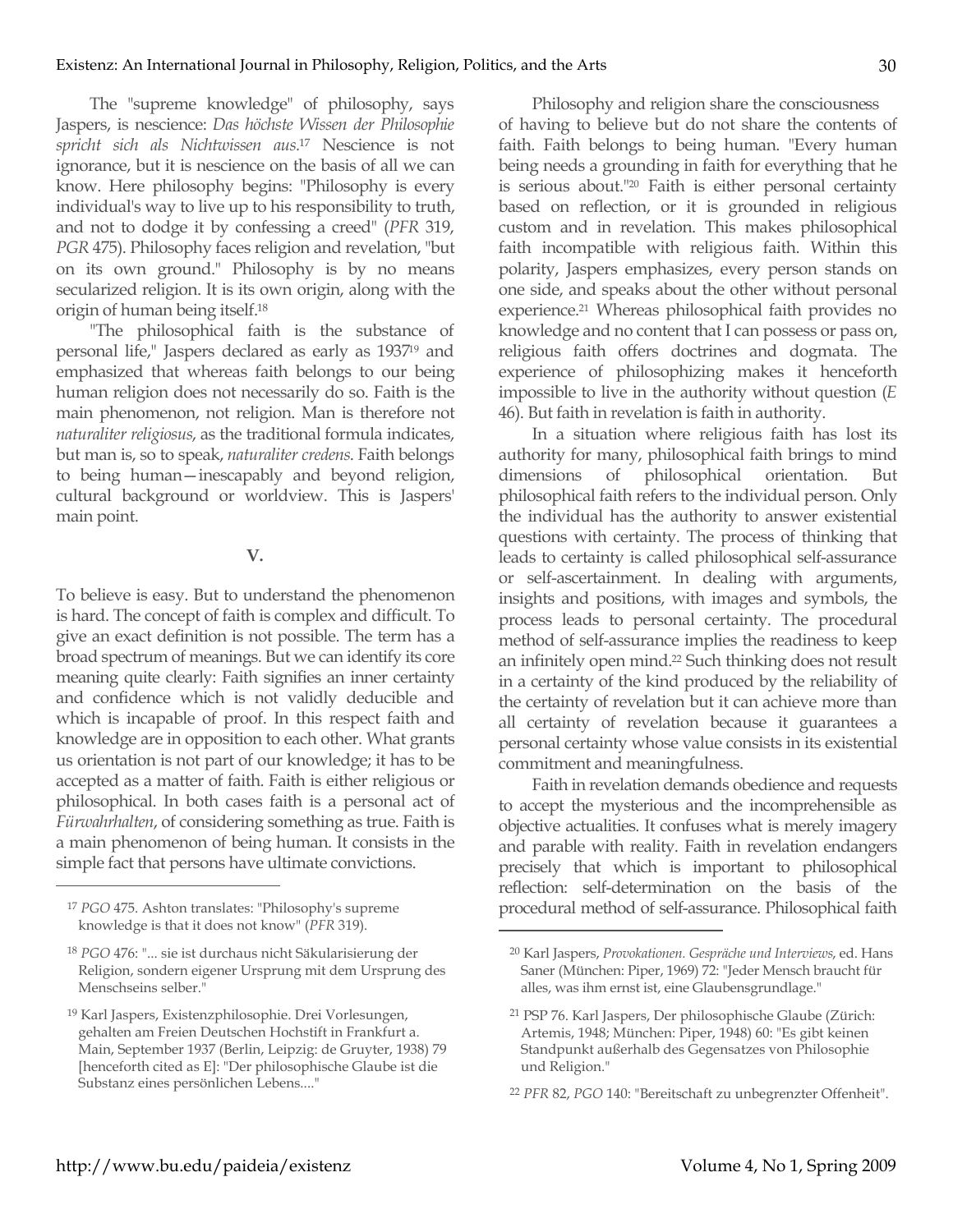"is the will to convince ourselves" (*PFR* 82, *PGO* 140). The process of self-ascertainment is endless, is never complete, never finally determinable: The inquiring reflection always begins anew. At the same time the philosophical reflection dispels "the security of our natural sense of being": *Es hebt die Sicherheit unseres natürlichen Seinsbewußtseins auf.* Self-ascertainment pulls the accustomed ground from under our feet: *Sie zieht uns den gewohnten Boden weg* (*PGO* 142, *PFR* 84). The aim of such thinking is not skepticism, the aim is ascertainment of faith.

How do we come to our existential decisions and to certainty of philosophical faith? Which authority is responsible for the decision-making process? Who is it who attains certainty in his beliefs? Is it the subject, the ego, the self? —Jaspers' term *Selbstvergewisserung* ("selfassurance" or "self-ascertainment") doesn't mean the discursive procedure of rational examination before the "court of reason," *vor dem Gerichtshof der Vernunft*, as Kant would say. The term *Selbstvergewisserung* rather indicates the procedure of existential decision-making. It doesn't concern the decision between calculable alternatives, it concerns the by far more fundamental, existential act of choosing myself. The latter point is also captured in Jaspers' statement: "what I am, I come to be by my decisions" (*was ich bin, das werde ich durch meine Entscheidungen*, *PFR* 67, *PGO* 119). In the procedure of self-assurance I reach decisions, which have consequences not only for my own being human but also for my view of human being. In Jaspers' own words: *Wie der Mensch sich seines Menschseins gewiss ist, das ist ein Grundzug des philosophischen Glaubens.*<sup>23</sup>

Philosophical faith is existential faith. Existential certainty of faith is not negotiable. It has personal yet absolute value. Certainty of faith is virtually the existential *fundamentum inconcussum*.

Socrates is certain that it is better to suffer injustice than to commit it.24 In Albert Camus' *La Peste*, Dr. Rieux says: "To my death I will refuse to love this creation in which children are tortured."25 Jaspers' favored example

 $\overline{a}$ 

of a philosopher whose philosophical insight turned into faith is Giordano Bruno, especially in the confrontation with Galileo Galilei: Bruno believed; Galilei knew. An inquisitorial court demanded of both a retraction on threat of death. Galilei retracted, Bruno died as martyr. There is a truth that suffers by retraction. And there is a truth which retraction leaves intact. It is the difference between faith and knowledge: "A truth which I can prove, stands without me; it is universally valid, unhistorical, timeless, but not absolute. [...] A truth by which I live stands only if I become identical with it; [...] it is not universally valid, but it is absolute."26

Faith belongs to being human. Jaspers failed in his attempt to give this fact a name. The term "philosophical faith" couldn't gain acceptance. Therefore the term "faith" continues to be used wrongly. It is still misleading and far too narrow if the term "faith" is restrained to religious faith. As long as an appropriate concept is missing the matter remains misunderstood. Faith, not religion, is a phenomenon of humankind. There is faith without god, and there is faith without religion. And thus there will never be an "End of Faith."<sup>27</sup>-The history of the reception of Jaspers' pleading for philosophical faith demonstrates the futility of all efforts to introduce a new concept against the prevailing language use.

Today, in a time when religious conflicts are occurring throughout the world, the concept of philosophical faith could gain new importance. Philosophical faith knows neither doctrines nor dogmata and therefore never tends toward the claim of exclusivity. —Philosophical faith is private faith and one's own faith. Philosophical faith is existential faith. Why didn't Jaspers choose the term "existential faith" as title or subtitle of his books of 1948 and 1962?

We live in an age of existential uncertainty. What is the meaning of the philosophical demand for a "return to Existenz" in the context of the pluralism of today's world situation? —The concept of pluralism designates the cultural fact that there is a plurality of ultimate forms of faith, thought, and life. A multiplicity of religious, normative, ideological, and political convictions surrounds us. The main difficulty consists in the fact that

<sup>23</sup> PO 51. Ralph Manheim translates: "Man's certainty as to his humanity is one of the basic elements of philosophical faith" (PSP 62).

<sup>24</sup> Gorgias 469 c, cf. 479 e. Cf. also Kriton 49 b–e.

<sup>25</sup> Albert Camus, "La Peste," in *Théâtre, récits, nouvelles* (Paris: Gallimard, 1963 (Bibl. de la Pléiade, 161), p. 1397: "Et je refuserai jusqu'à la mort d'aimer cette création où des enfants sont torturés."

<sup>26</sup> Karl Jaspers, *The Perennial Scope of Philosophy*, transl. Ralph Mannheim (New York: Philosophical Library, 1949; London: Routledge and Kegan Paul, 1949) 4.

<sup>27</sup> Cf. Sam Harris, The End of Faith. Religion, Terror, and the Future of Reason (New York: W. W. Norton, 2004).